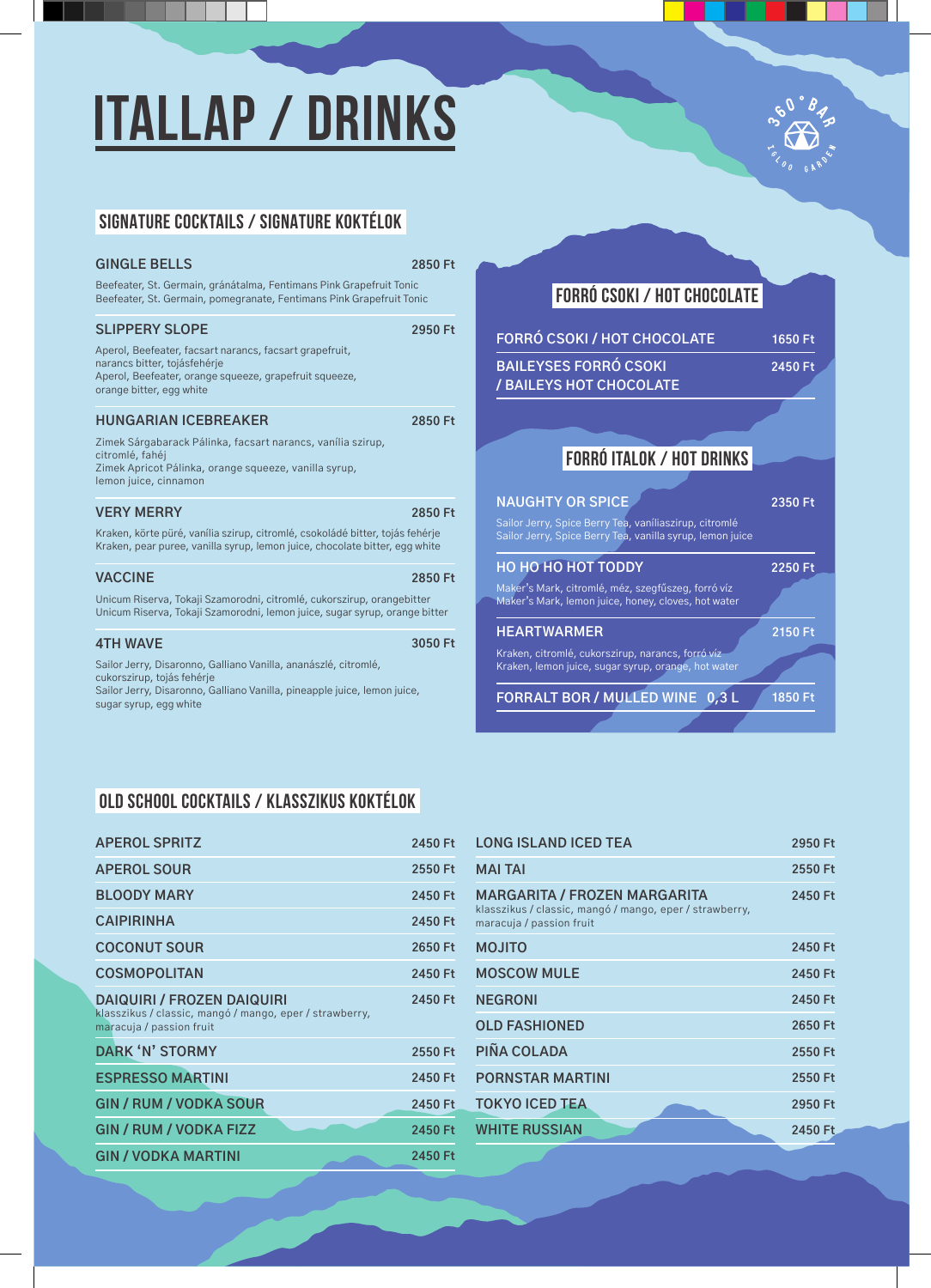| <b>ABSOLUT BLUE</b>              | 1550 Ft |
|----------------------------------|---------|
| <b>ABSOLUT CITRON</b>            | 1600 Ft |
| <b>ABSOLUT VANILIA</b>           | 1600 Ft |
| <b>ABSOLUT ELYX</b>              | 2150 Ft |
| <b>RUSSIAN STANDARD ORIGINAL</b> | 1550 Ft |
| <b>CÎROC COCONUT</b>             | 2150 Ft |
| <b>BELUGA NOBLE</b>              | 2450 Ft |
| <b>BELVEDERE</b>                 | 2500 Ft |
|                                  |         |

| <b>VODKA</b>              | 4 CL    | WHISKY / WHISKEY                            | 4 CL    |
|---------------------------|---------|---------------------------------------------|---------|
| <b>ABSOLUT BLUE</b>       | 1550 Ft | <b>JAMESON</b>                              | 1550 Ft |
| <b>ABSOLUT CITRON</b>     | 1600 Ft | <b>JACK DANIEL'S</b>                        | 1650 Ft |
| ABSOLUT VANILIA           | 1600 Ft | <b>MONKEY SHOULDER</b>                      | 1750 Ft |
| <b>ABSOLUT ELYX</b>       | 2150 Ft | <b>MAKER'S MARK</b>                         | 1850 Ft |
| RUSSIAN STANDARD ORIGINAL | 1550 Ft | <b>GREEN SPOT</b>                           | 1950 Ft |
| <b>CÎROC COCONUT</b>      | 2150 Ft | <b>THE GLENLIVET</b><br><b>12 YEARS OLD</b> | 2050 Ft |

**2350 Ft 2950 Ft 2950 Ft**

**2350 Ft**

**LAPHROAIG ISLAY MALT 10 YEARS OLD**

**MAKER'S MARK 46**

**NIKKA FROM THE BARREL**

#### **GIN**

**4 Cl**

| <b>BEEFEATER</b>       | 1550 Ft |
|------------------------|---------|
| <b>BEEFEATER PINK</b>  | 1550 Ft |
| <b>BOMBAY SAPPHIRE</b> | 1650 Ft |
| <b>ROKU</b>            | 1950 Ft |
| <b>HENDRICK'S</b>      | 1950 Ft |
| <b>MRS. MILLICENT</b>  | 1950 Ft |
| <b>BÚZAVIRÁG</b>       | 2050 Ft |
| <b>GIN MARE</b>        | 2150 Ft |
| <b>OPIHR</b>           | 2150 Ft |
| <b>THE BOTANIST</b>    | 2250 Ft |
| <b>MONKEY 47</b>       | 3350 Ft |

|                           | <b>TEQUILA MEZCAL</b> |                                | 4 CL    |
|---------------------------|-----------------------|--------------------------------|---------|
| <b>JOSE CUERVO BLANCO</b> |                       |                                | 1550 Ft |
| JOSE CUERVO REPOSADO      |                       |                                | 1550 Ft |
|                           |                       | <b>MEZCAL SAN COSME BLANCO</b> | 1950 Ft |
| <b>CASAMIGOS BLANCO</b>   |                       |                                | 2750 Ft |
| <b>CASAMIGOS ANEJO</b>    |                       |                                | 3450 Ft |
|                           |                       | <b>CASAMIGOS JOVEN MEZCAL</b>  | 3950 Ft |

| <b>CALVADOS BRANDY COGNAC</b>     |  | 4 CL    |
|-----------------------------------|--|---------|
|                                   |  |         |
| <b>CALVADOS PÂPIDOUX V.S.O.P.</b> |  | 1450 Ft |
| <b>HENNESSY V.S</b>               |  | 1850 Ft |
| <b>HENNESSY V.S.O.P PRIVILÉGE</b> |  | 2950 Ft |
| <b>HENNESSY X.O</b>               |  | 5950 Ft |
| <b>METAXA12</b>                   |  | 2650 Ft |

| <b>RUM CACHAÇA</b>                       | 4 CL    |
|------------------------------------------|---------|
| <b>HAVANA CLUB 3 YEARS OLD</b>           | 1550 Ft |
| <b>HAVANA CLUB 7 YEARS OLD</b>           | 2250 Ft |
| <b>HAVANA CLUB SELECCIÓN DE MAESTROS</b> | 2850 Ft |
| <b>YPIOCA OURO</b>                       | 1550 Ft |
| <b>SAILOR JERRY</b>                      | 1650 Ft |
| <b>KRAKEN BLACK SPICED</b>               | 1850 Ft |
| <b>BRUGAL 1888 DOUBLE AGED</b>           | 2250 Ft |
| <b>DIPLOMATICO MANTUANO</b>              | 1950 Ft |
| <b>DIPLOMATICO RESERVA EXCLUSIVA</b>     | 2250 Ft |

| <b>KESERÜ / BITTER</b>      | <b>4 CL</b> |
|-----------------------------|-------------|
|                             |             |
| <b>CAMPARI</b>              | 1250 Ft     |
| <b>JÄGERMEISTER</b>         | 1450 Ft     |
| <b>UNICUM</b>               | 1450 Ft     |
| <b>UNICUM SZILVA / PLUM</b> | 1450 Ft     |
| <b>UNICUM RISERVA</b>       | 1750 Ft     |



**TUBI 60**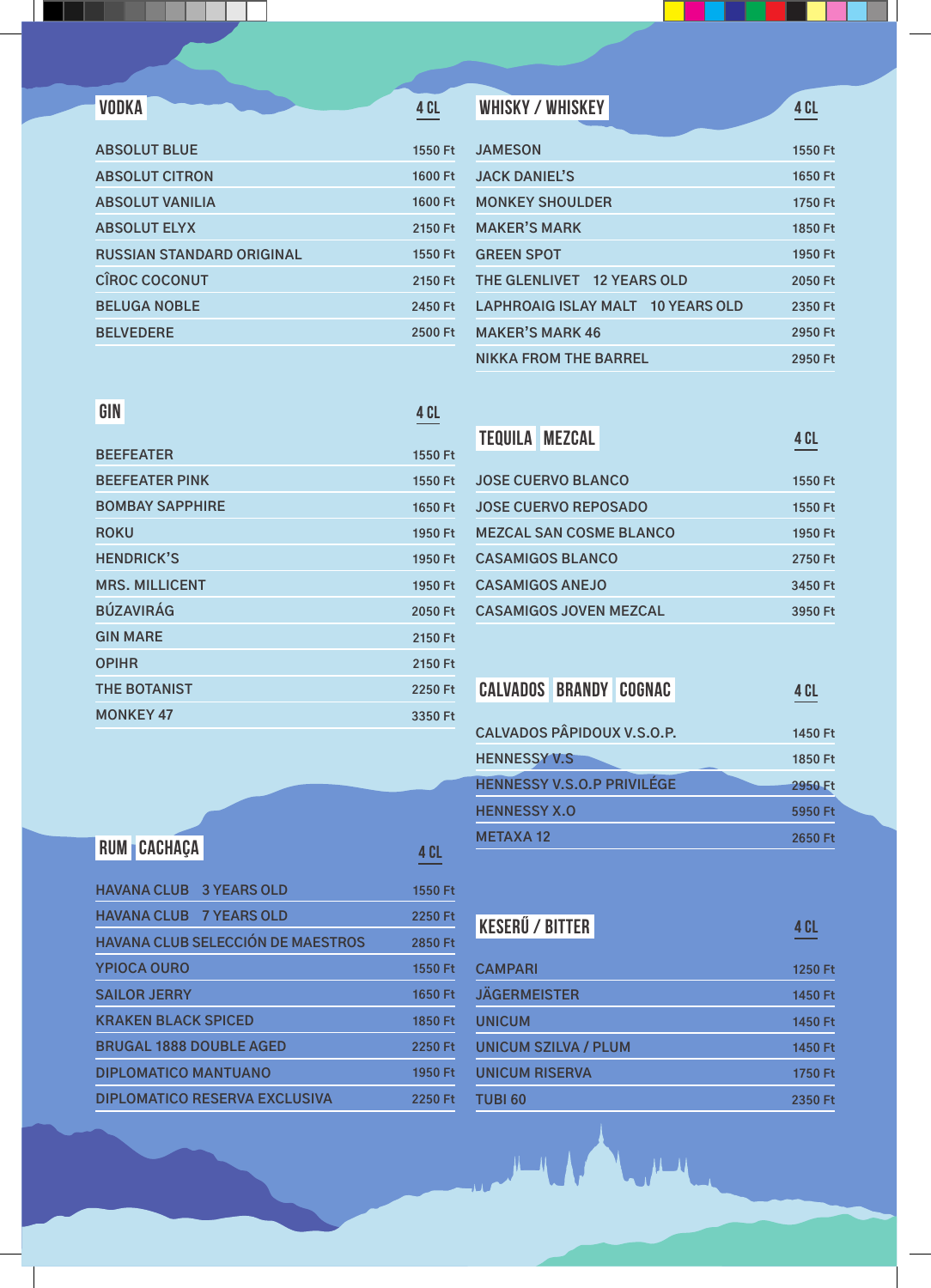| <b>VERMOUTH</b>               | 4 C L   |
|-------------------------------|---------|
| <b>NOILLY PRAT</b>            | 950 Ft  |
| <b>LILLET BLANC</b>           | 1050 Ft |
| <b>CARPANO ANTICA FORMULA</b> | 1350 Ft |
|                               |         |

#### **Likőr / Liqueur**

| <b>MALIBU</b>                  | 1050 Ft |
|--------------------------------|---------|
| <b>APEROL</b>                  | 1050 Ft |
| <b>BAILEYS</b>                 | 1050 Ft |
| DE KUYPER CRÉME DE CASSIS      | 1050 Ft |
| <b>DE KUYPER PEACHTREE</b>     | 1050 Ft |
| DE KUYPER TRIPLE SEC           | 1050 Ft |
| DE KUYPER CRÉME DE CACAO WHITE | 1050 Ft |
| <b>DE KUYPER APPLE</b>         | 1050 Ft |
| <b>KAHLÚA</b>                  | 1150 Ft |
| <b>SAMBUCA RAMAZOTTI</b>       | 1150 Ft |
| <b>OUZO 12</b>                 | 1150 Ft |
| <b>KWAI FEH</b>                | 1150 Ft |
| <b>MIDORI</b>                  | 1150 Ft |
| <b>PERNOD</b>                  | 1150 Ft |
| <b>HEERING CHERRY</b>          | 1150 Ft |
| <b>DISARONNO</b>               | 1250 Ft |
| <b>FRANGELICO</b>              | 1250 Ft |
| <b>PISCO</b>                   | 1250 Ft |
| <b>COINTREAU</b>               | 1550 Ft |
| <b>GALLIANO VANILLA</b>        | 1750 Ft |
| <b>PATRÓN XO CAFÉ</b>          | 1950 Ft |
| <b>ST-GERMAIN</b>              | 2050 Ft |

### **Csapolt SörÖK / Draft BeerS**

**0,36 l**

| <b>SOPRONI 1895</b> | 750 Ft |
|---------------------|--------|
| <b>SOPRONI IPA</b>  | 900 Ft |
| <b>HEINEKEN</b>     | 800 Ft |
| <b>EDELWEISS</b>    | 900 Ft |
| <b>STRONGBOW</b>    | 950 Ft |
|                     |        |

### **Üveges SörÖK / Bottled BeerS**

| HEINEKEN 0,33 L              | 850 Ft  |
|------------------------------|---------|
| HEINEKEN 0% 0,33 L           | 800 Ft  |
| KRUŠOVICE CERNÉ 0,5 L        | 850 Ft  |
| <b>CORONA EXTRA 0,355 L</b>  | 1050 Ft |
| STRONGBOW GOLD 0,33 L        | 900 Ft  |
| STRONGBOW RED BERRIES 0.33 L | 900 Ft  |

### **KÉZMŰVes SörÖK / CRAFT BeerS**

| 360BAR REKETYE SESSION LAGER 0,44 L | 1350 Ft |
|-------------------------------------|---------|
| 360BAR REKETYE WHEAT BEER 0,44 L    | 1450 Ft |
| 360BAR REKETYE IPA 0.44 L           | 1650 Ft |
| 360BAR REKETYE POP MY CHERRY 0,44 L | 1950 Ft |

#### **Pálinka**

| <b>360BAR ZIMEK IRSAI OLIVÉR</b>   | 1550 Ft |
|------------------------------------|---------|
| 360BAR ZIMEK SÁRGABARACK / APRICOT | 1750 Ft |
| <b>360BAR ZIMEK SZILVA / PLUM</b>  | 1550 Ft |
| <b>360BAR ZIMEK ÉDESHÁRMAS</b>     | 2150 Ft |
| <b>360BAR ZIMEK BIRS / QUINCE</b>  | 2350 Ft |

## **Example:**<br>Heineken

**4 Cl**

**4 Cl**

Áraink az ÁFÁ-t tartalmazzák. A számla végösszege 12% szervizdíjat tartalmaz. Áraink forintban értendőek. A számlát nem áll módunkban szétbontani. Megértésüket köszönjük! II. kategória. Üzemeltető: Párizs Tető Kft.

VAT included. Please note that we charge a 12% service fee on the bill. Prices are in Hungarian Forint. Please note that we are unable to split the bill. Thank you for your understanding! Párizs Tető Ltd. Category II.